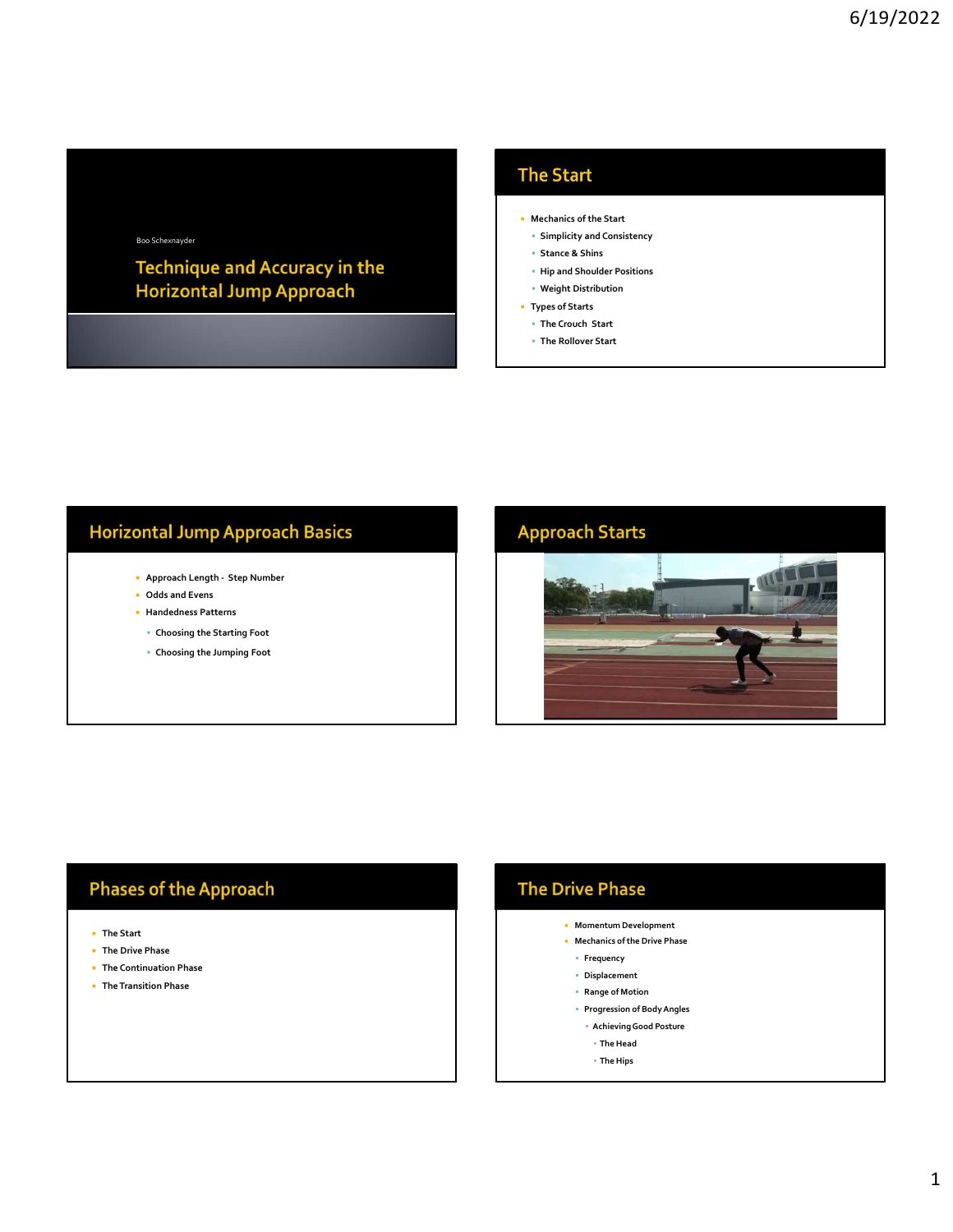







# **The Continuation Phase**

- Conservation and Preservation
	- Posture
	- Range of Motion
- **Frequency Development**  Vertical Pushing
	-
	- Establishing a Vertical Motor Environment
	- Examining Shin Angles

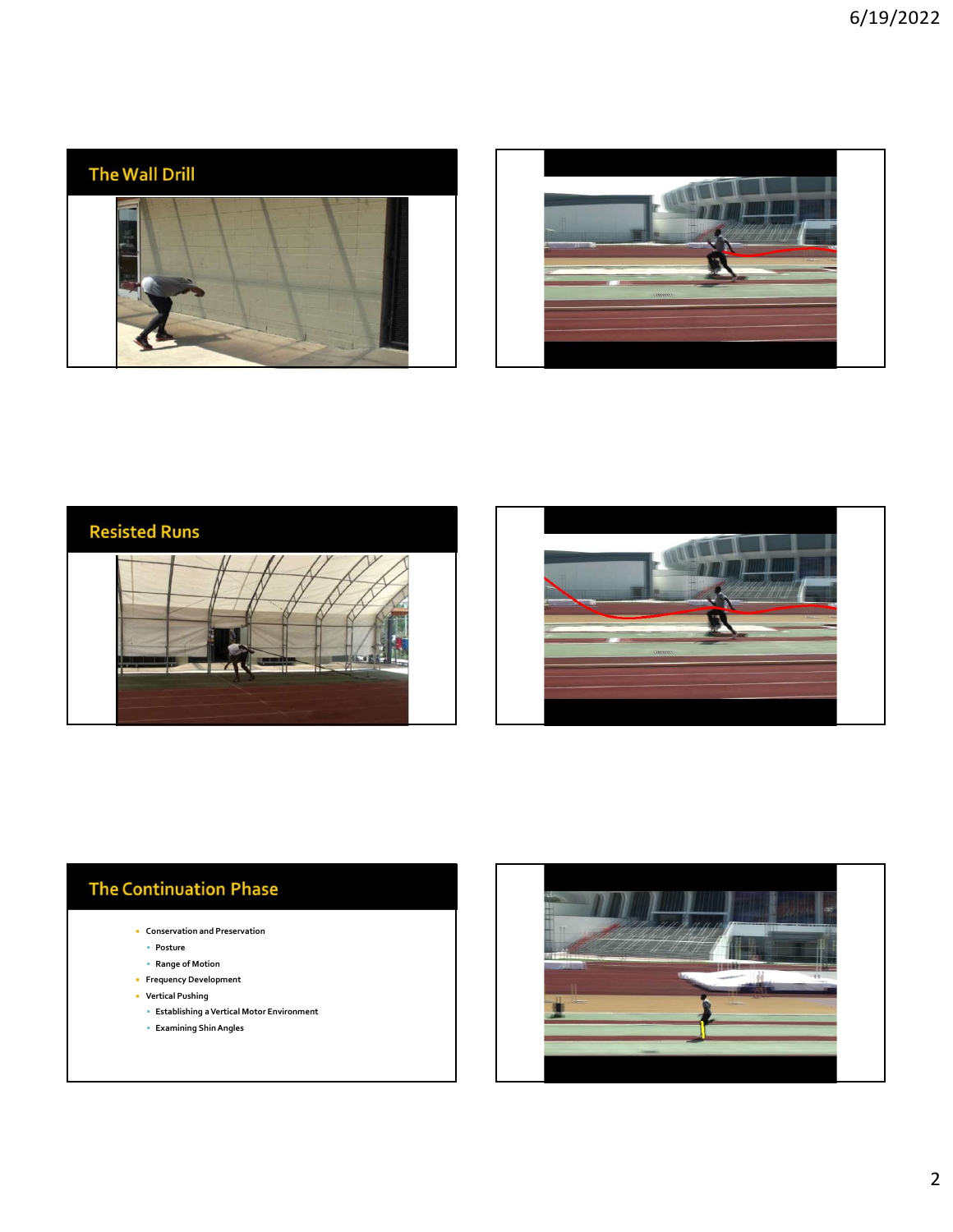### **Stadium Runs**



# **Visual Focus in the Approach**

- Steering and Target Tracking
- Visual Focus in the Phases The Drive Phase
	- The Continuation Phase
- The Transition Phase

# **The Transition Phase**

- Conservation and Preservation
	- Posture
	- Range of Motion
	- Vertical Bounce
- Frequency **Common Problems**
- Diminished Amplitude
- Excessive Frequency Increases
- Issues Resulting from Lack of Momentum
- Steering and Accuracy Issues

# **Approach Assembly**



# The Horizontal Jump Approach

# **Approach Management**

- Stride Length/Frequency Factors
- Managing the Drive Phase
- **Momentum Needs**
- Checkmark Plans